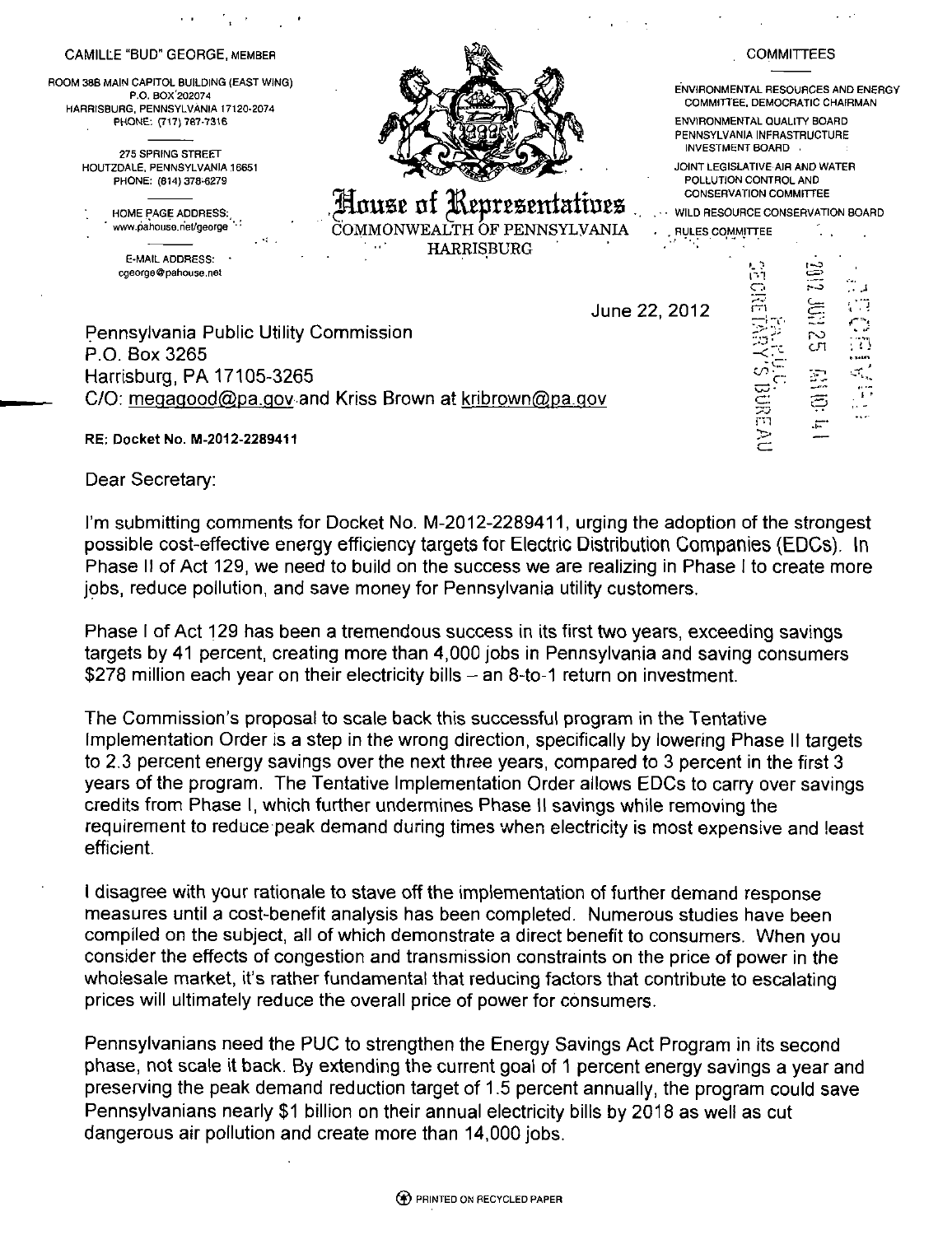Investing in energy efficiency is the cheapest way to deliver energy services to customers, especially when compared to the cost of building new power plants or installing expensive pollution controls for aging facilities. Every dollar invested in energy savings is multiplied through the economy, as it translates into spending power for consumers, new income associated with new jobs, and supply chain benefits as manufacturers produce the necessary parts and equipment for energy efficient technologies.

I urge you to strengthen Act 129, particularly by adopting stronger goals at or above the current level of 1 percent energy savings per year, and preserving the peak demand reduction program currently in place. Now is the time to increase investments in energy savings programs that will cut waste, save Pennsylvanians money, and reduce harmful air pollution in our region.

Thank you for your consideration.

Sineerely

Camille "Bud" Geo STATE REPRESENTATIVE

m 52<br>23 ia<br>E  $\widetilde{c}$ EAU